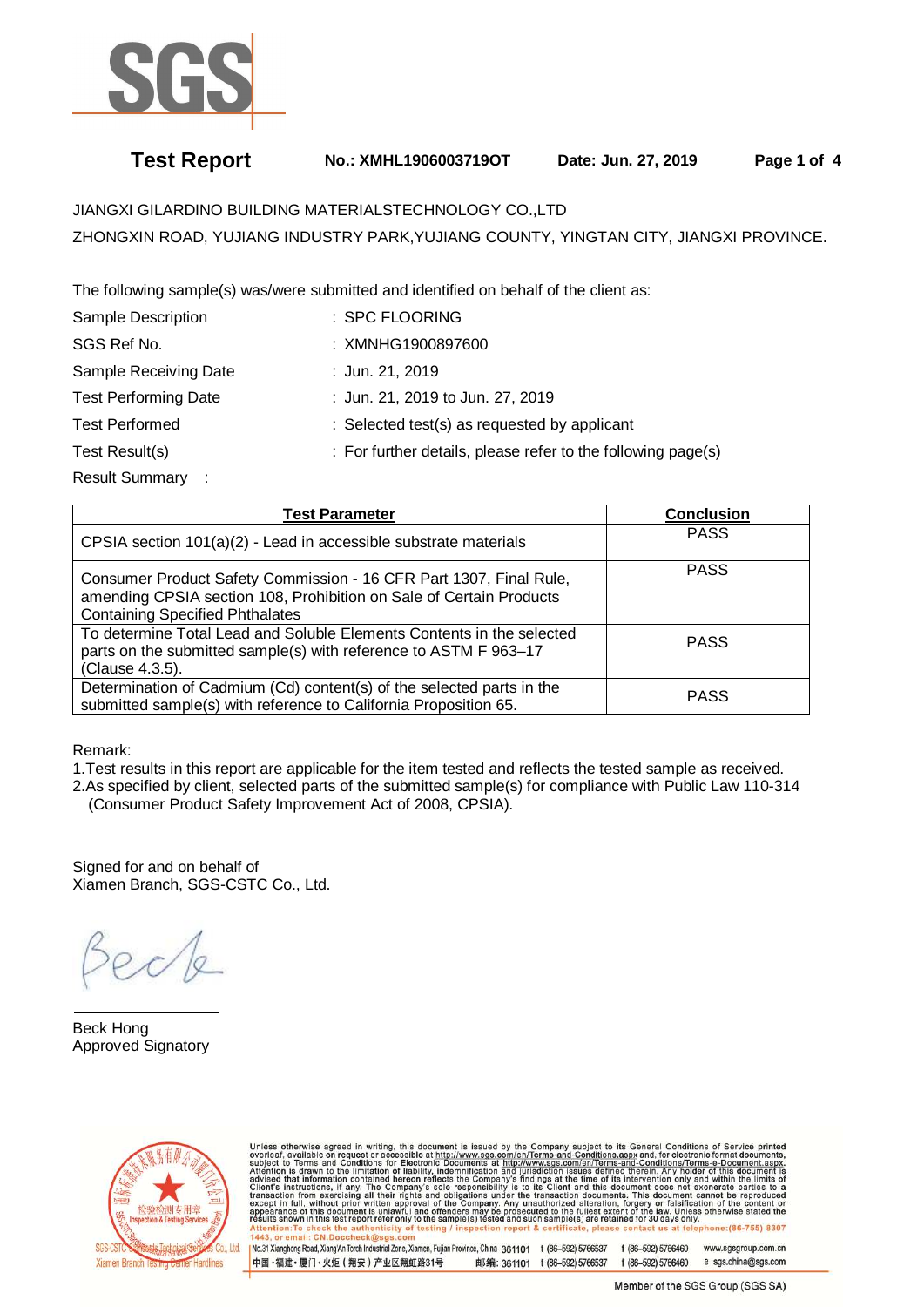

**Test Report No.: XMHL1906003719OT Date: Jun. 27, 2019 Page 2 of 4** 

Test Results :

Test Part Description :

**Specimen No. SGS Sample ID Description** 

 SN1 XMN19-008976.001 Transparent surfaced white material part w/ brown&khaki wood grain printing

Remarks :

 $(1) 1 mg/kg = 0.0001%$  (2) MDL = Method Detection Limit  $(3)$  ND = Not Detected  $($  < MDL  $)$  $(4)$  "-" = Not Regulated

## **CPSIA section 101(a)(2) - Lead in accessible substrate materials**

 Test Method : With reference to CPSC Test Method: CPSC-CH-E1002-08.1. Analysis was performed by ICP-OES.

| Test Item(s)    | Limit | Unit         | MDL | <u>001</u> |
|-----------------|-------|--------------|-----|------------|
| Total Lead (Pb) |       | 100 mg/kg 20 |     | ND.        |

中国·福建·厦门·火炬 (翔安) 产业区翔虹路31号

### **CONSUMER PRODUCT SAFETY COMMISSION---16 CFR Part 1307,Final Rule, amending CPSIA section 108, Prohibition on Sale of Certain Products Containing Specified Phthalates**

Test Method : With reference to CPSC-CH-C1001-09.4, analysis was performed by GC-MS.

| Test Item(s)                     | CAS NO.        | Limit | Unit      | <b>MDL</b> | 001         |
|----------------------------------|----------------|-------|-----------|------------|-------------|
| Benzylbutyl Phthalate (BBP)      | 85-68-7        | 0.1   | $%$ (w/w) | 0.005      | ND          |
| Dibutyl Phthalate (DBP)          | 84-74-2        | 0.1   | % (w/w)   | 0.005      | ND          |
| Dicyclohexyl Phthalate (DCHP)    | 84-61-7        | 0.1   | $%$ (w/w) | 0.005      | ND          |
| Di(2-ethylhexyl)phthalate (DEHP) | 117-81-7       | 0.1   | $%$ (w/w) | 0.005      | ND          |
| Dihexyl Phthalates (DHEXP/DnHP)  | 84-75-3        | 0.1   | $%$ (w/w) | 0.005      | ND          |
| Diisobutyl Phthalate (DIBP)      | 84-69-5        | 0.1   | $%$ (w/w) | 0.005      | ND.         |
| Diisononyl Phthalate (DINP)      | 28553-12-0 /   | 0.1   | $%$ (w/w) | 0.005      | ND          |
|                                  | 68515-48-0     |       |           |            |             |
| Dipentyl Phthalates (DPENP/DnPP) | $131 - 18 - 0$ | 0.1   | $%$ (w/w) | 0.005      | ND.         |
| <b>Comment</b>                   |                |       |           |            | <b>PASS</b> |

Note :

1. Method Detection Limit for each of DBP, BBP, DEHP, DINP, DCHP, DHEXP/DnHP, DIBP and DPENP/DnPP = 0.005%



Unless otherwise agreed in writing, this document is issued by the Company subject to its General Conditions of Service printed overleaf, available on request or accessible at http://www.sgs.com/en/Terms-and-Conditions.as No.31 Xianghong Road, Xiang An Torch Industrial Zone, Xiamen, Fujian Province, China 361101 t (86-592) 5766537 f (86-592) 5766460 www.sasaroup.com.cn

邮编: 361101 t (86-592) 5766537

Member of the SGS Group (SGS SA)

e sgs.china@sgs.com

f (86-592) 5766460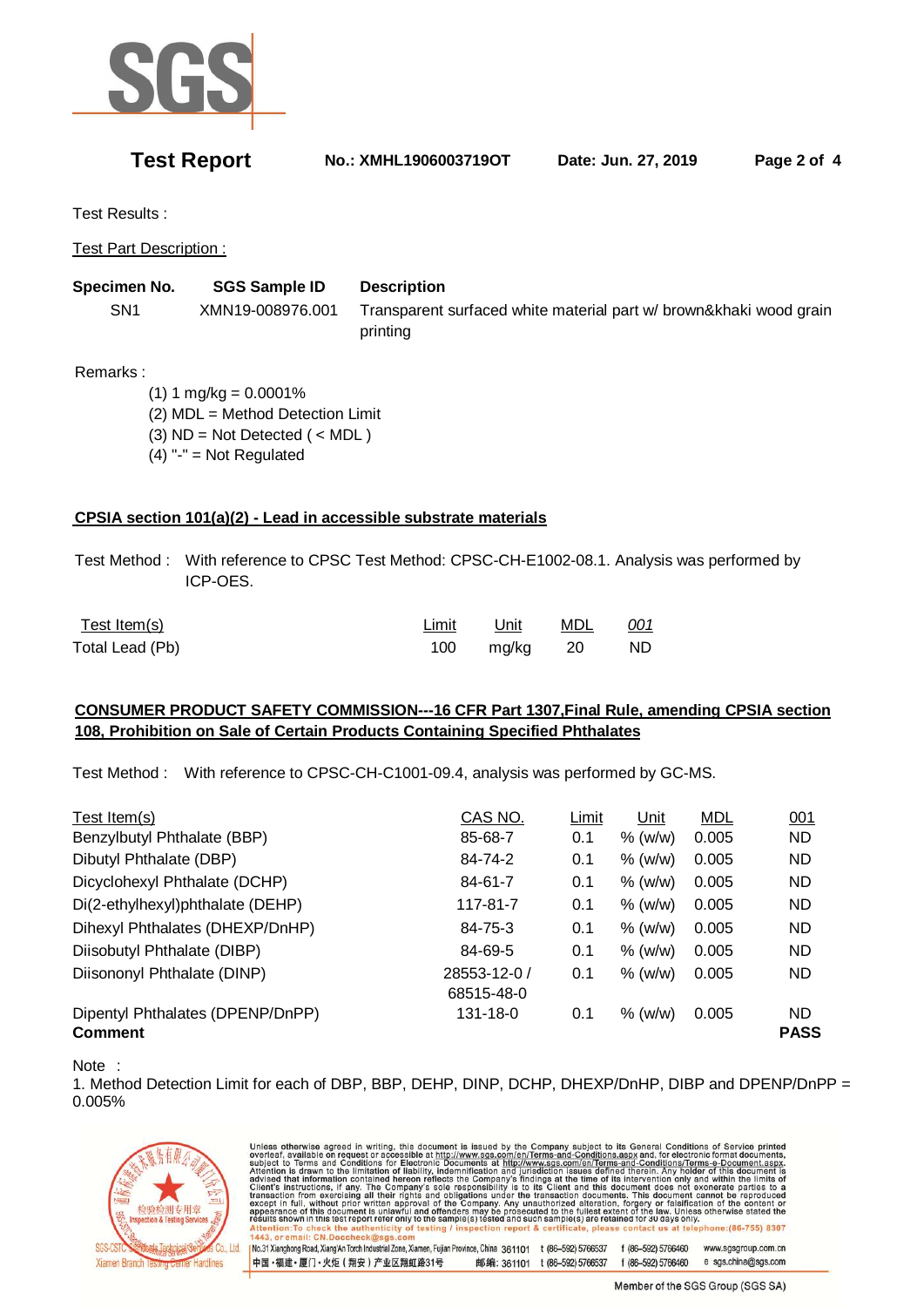

**Test Report No.: XMHL1906003719OT Date: Jun. 27, 2019 Page 3 of 4** 

## **ASTM F 963-17(Clause 4.3.5)**

A.Test Method : With reference to CPSC Test Method: CPSC-CH-E1002-08.1. Analysis was performed by ICP-OES.

| Test Item(s)    | Limit | Unit         | MDL | <u>001</u> |
|-----------------|-------|--------------|-----|------------|
| Total Lead (Pb) |       | 100 mg/kg 20 |     | ND.        |

B.Test Method : With reference to ASTM F 963-17(Clause 8.3), analysis was performed by ICP-OES.

| Test Item(s)          | Limit | Unit  | <b>MDL</b> | 001       |
|-----------------------|-------|-------|------------|-----------|
| Soluble Lead (Pb)     | 90    | mg/kg | 5          | <b>ND</b> |
| Soluble Antimony (Sb) | 60    | mg/kg | 5          | <b>ND</b> |
| Soluble Arsenic (As)  | 25    | mg/kg | 2.5        | <b>ND</b> |
| Soluble Barium (Ba)   | 1000  | mg/kg | 10         | <b>ND</b> |
| Soluble Cadmium (Cd)  | 75    | mg/kg | 5          | <b>ND</b> |
| Soluble Chromium (Cr) | 60    | mg/kg | 5          | <b>ND</b> |
| Soluble Mercury (Hg)  | 60    | mg/kg | 5          | <b>ND</b> |
| Soluble Selenium (Se) | 500   | mg/kg | 10         | <b>ND</b> |

Notes :

(1) Results of soluble elements shown are of the adjusted analytical results.

### **CA65- Cadmium (Cd)**

 Test Method : With reference to CPSC-CH-E1002-08.3 'Standard Operation Procedure for Determining Total Lead (Pb) in Non-Metal Children Product'

| Test Item(s)   | Limit | Unit           | MDL | <u>001</u>  |
|----------------|-------|----------------|-----|-------------|
| Cadmium (Cd)   | 0.03  | % (w/w) 0.0005 |     | ND.         |
| <b>Comment</b> |       |                |     | <b>PASS</b> |

### Note :

(1) The limit is referenced to the requirement as stated in the County of San Francisco Superior Court, Case No. CGC-09-489839/CGC-08-476552/CGC-11-508435/CGC-01-319336/CGC-10- 505118/County of Santa Clara Case No 110 CV 172362/the Superior Court of the State of California Case No CIV 1003366/County of Alameda Superior Court, RG 10-530436/10-530300/RG-07- 356892/RG-10-514803/County of Contra Costa Case No. CGC-09-485784/County of Marin Case No. CIV-10-00626/ Senate Bill No. 929 and Public Law (Consumer Product Safety Improvement Act of 2008, CPSIA).



| Unless otherwise agreed in writing, this document is issued by the Company subject to its General Conditions of Service printed            |                    |                    |                     |
|--------------------------------------------------------------------------------------------------------------------------------------------|--------------------|--------------------|---------------------|
| overleaf, available on request or accessible at http://www.sqs.com/en/Terms-and-Conditions.aspx and, for electronic format documents,      |                    |                    |                     |
| subject to Terms and Conditions for Electronic Documents at http://www.sgs.com/en/Terms-and-Conditions/Terms-e-Document.aspx.              |                    |                    |                     |
| Attention is drawn to the limitation of liability, indemnification and jurisdiction issues defined therein. Any holder of this document is |                    |                    |                     |
| advised that information contained hereon reflects the Company's findings at the time of its intervention only and within the limits of    |                    |                    |                     |
| Client's instructions, if any. The Company's sole responsibility is to its Client and this document does not exonerate parties to a        |                    |                    |                     |
| transaction from exercising all their rights and obligations under the transaction documents. This document cannot be reproduced           |                    |                    |                     |
| except in full, without prior written approval of the Company. Any unauthorized alteration, forgery or falsification of the content or     |                    |                    |                     |
| appearance of this document is unlawful and offenders may be prosecuted to the fullest extent of the law. Unless otherwise stated the      |                    |                    |                     |
| results shown in this test report refer only to the sample(s) tested and such sample(s) are retained for 30 days only.                     |                    |                    |                     |
| Attention: To check the authenticity of testing / inspection report & certificate, please contact us at telephone: (86-755) 8307           |                    |                    |                     |
| 1443, or email: CN.Doccheck@sgs.com                                                                                                        |                    |                    |                     |
|                                                                                                                                            |                    |                    |                     |
| I No.31 Xianghong Road, Xiang'An Torch Industrial Zone, Xiamen, Fujian Province, China 361101                                              | t (86-592) 5766537 | f (86-592) 5766460 | www.sgsgroup.com.cn |
|                                                                                                                                            |                    |                    | e sgs.china@sgs.com |
| 中国・福建・厦门・火炬 (翔安) 产业区翔虹路31号<br>邮编: 361101                                                                                                   | t (86-592) 5766537 | f (86-592) 5766460 |                     |